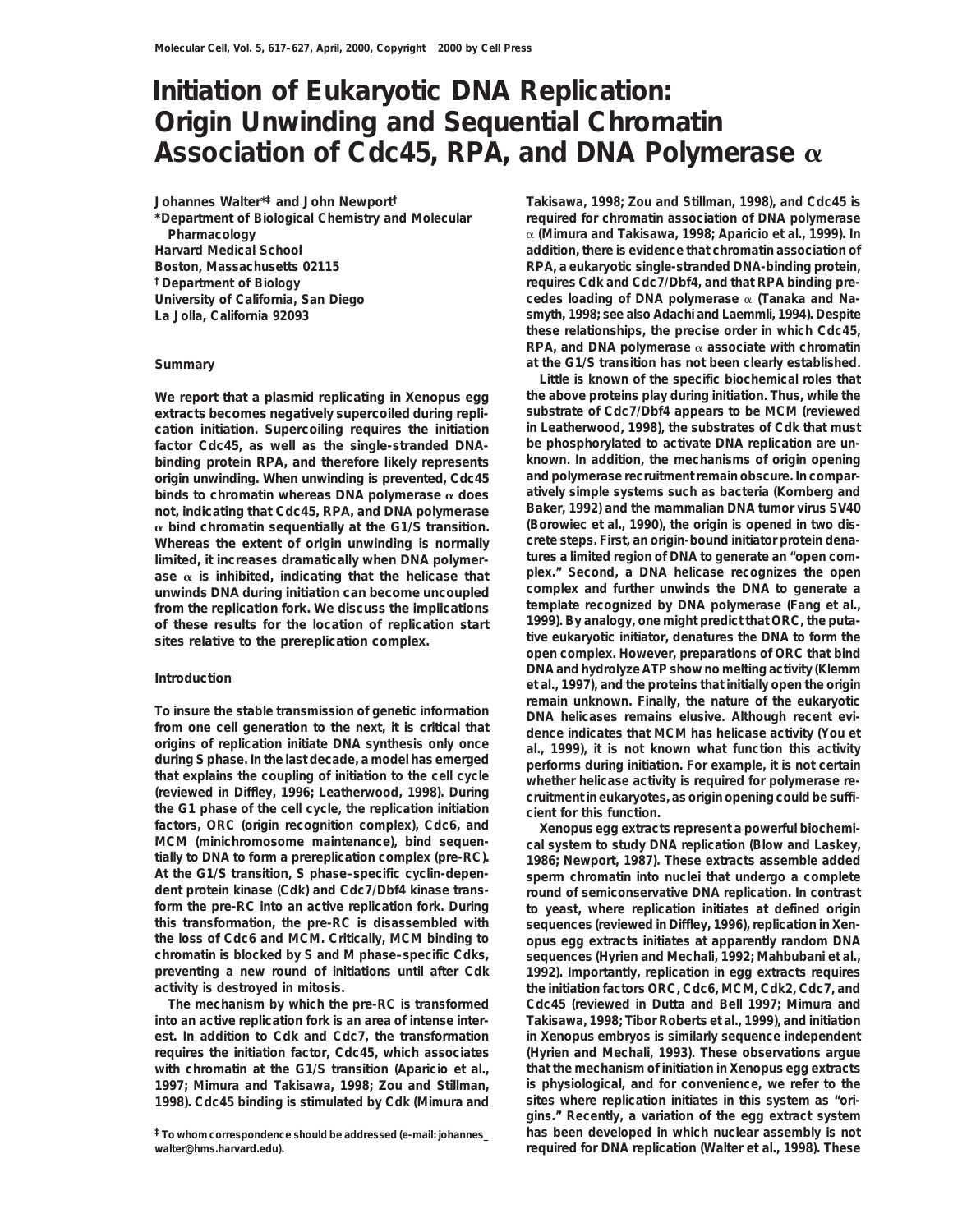**"nucleus-free" extracts support extremely efficient replication of circular plasmids and thus represent a simple model system for initiation of cellular DNA replication.**

**To identify potential changes in the structure of origin DNA during initiation, we have examined the topology of a plasmid undergoing replication in the nucleus-free system. A marked increase in negative supercoiling was detected as plasmids underwent initiation. Supercoiling was resolved into two steps. The first step required ORC, Cdc6, MCM, Cdk2, Cdc7, and Cdc45, but not RPA, and involved a limited amount of supercoiling. In the second step, which required RPA but not Cdk2, more extensive supercoiling occurred. The RPA-dependent supercoiling likely reflects unwinding of the origin by the action of a DNA helicase. Strikingly, when DNA polymerase was inhibited with aphidicolin, massive RPAdependent unwinding occurred, indicating that the helicase can become uncoupled from the replication fork. When unwinding was inhibited by removal of RPA or through addition of a topoisomerase inhibitor, chromatin association of DNA polymerase** a **was blocked while binding of Cdc45 was unaffected. These results indicate that Cdc45 binds before, RPA concurrent with, and DNA polymerase** a **after helicase-mediated origin unwinding.**

### **Results**

### **Topological Changes of a Plasmid Undergoing Replication in the Nucleus-Free System**

**To initiate DNA replication in the nucleus-free system, DNA is incubated with membrane-free egg cytosol to form chromatin-bound prereplication complexes containing ORC, Cdc6, and MCM (Coleman et al., 1996; Hua et al., 1997; J. W. and J. N., unpublished results). In the second step, these pre-RCs are induced to initiate DNA synthesis through the addition of a highly concentrated nucleoplasmic extract (NPE). A 3 kb plasmid such as pBluescript (pBS) replicates rapidly and with 100% efficiency in the nucleus-free system, and replication is Figure 1. Topology of pBluescript Undergoing Replication in NPE restricted to a single round (Walter et al., 1998). Although**

pus egg cytosol are rapidly relaxed by topoisomerase I or lacking (lanes 2-9) 50 µg/ml aphidicolin. Immediately before addi**tion of NPE, and at different times afterward, samples were removed, (Figure 1A; Laskey et al., 1977; Almouzni and Mechali,** 1988) and then assembled into nucleosomes (Laskey et and the DNA was isolated, separated on a 1% agarose gel containing<br>al., 1977). Because nucleosomes wrap DNA in a negative<br>turn, nucleosome assembly leads to compensatory **itive supercoiling, which is relaxed by topoisomerase I. We refer to this nucleosomal plasmid as the "ground** state." After protein extraction, ground state DNA mi-<br>assembly was not the same on all plasmids in the reac**grated at the position of supercoiled DNA near the 2 kb tion (Figure 1B, lane 2). marker (data not shown), as expected because nucleo- Two minutes after the addition of NPE, there appeared somes "store" negative supercoils. Figure 1B, lane 2 a small quantity of a rapidly migrating form of the plasshows the mobility of pBS in the ground state in the mid (Figure 1B, lane 3), which disappeared again by 6 presence of chloroquine. Chloroquine intercalates into min (Figure 1B, lane 5). We refer to this species as U DNA and locally unwinds the double helix. In a covalently form DNA (see below). Soon after the appearance of U closed circle, this unwinding causes compensatory pos- form DNA, several discrete slow mobility forms of the itive supercoiling. Accordingly, the mobility of the nega- plasmid became apparent (Figure 1B, lanes 5 and 6; tively supercoiled ground state was decreased by chlo- form "C"). Form C likely represents daughter molecules roquine, and a distribution of topoisomers could be that have partially or completely replicated but that have distinguished, indicating that the extent of nucleosome not yet been decatenated by topoisomerase II. Finally,**



replication initiates from random sequences on pBS (L. (A) Cartoon depicting the topological changes that circular plasmids<br>Sun and J. N., unpublished results), it is ORC and Cdk2<br>dependent.<br>determines of replicating pBS. **It was shown previously that plasmids added to** *Xeno-* **of NPE supplemented with [**a**-32P]dATP and containing (lanes 10–16)**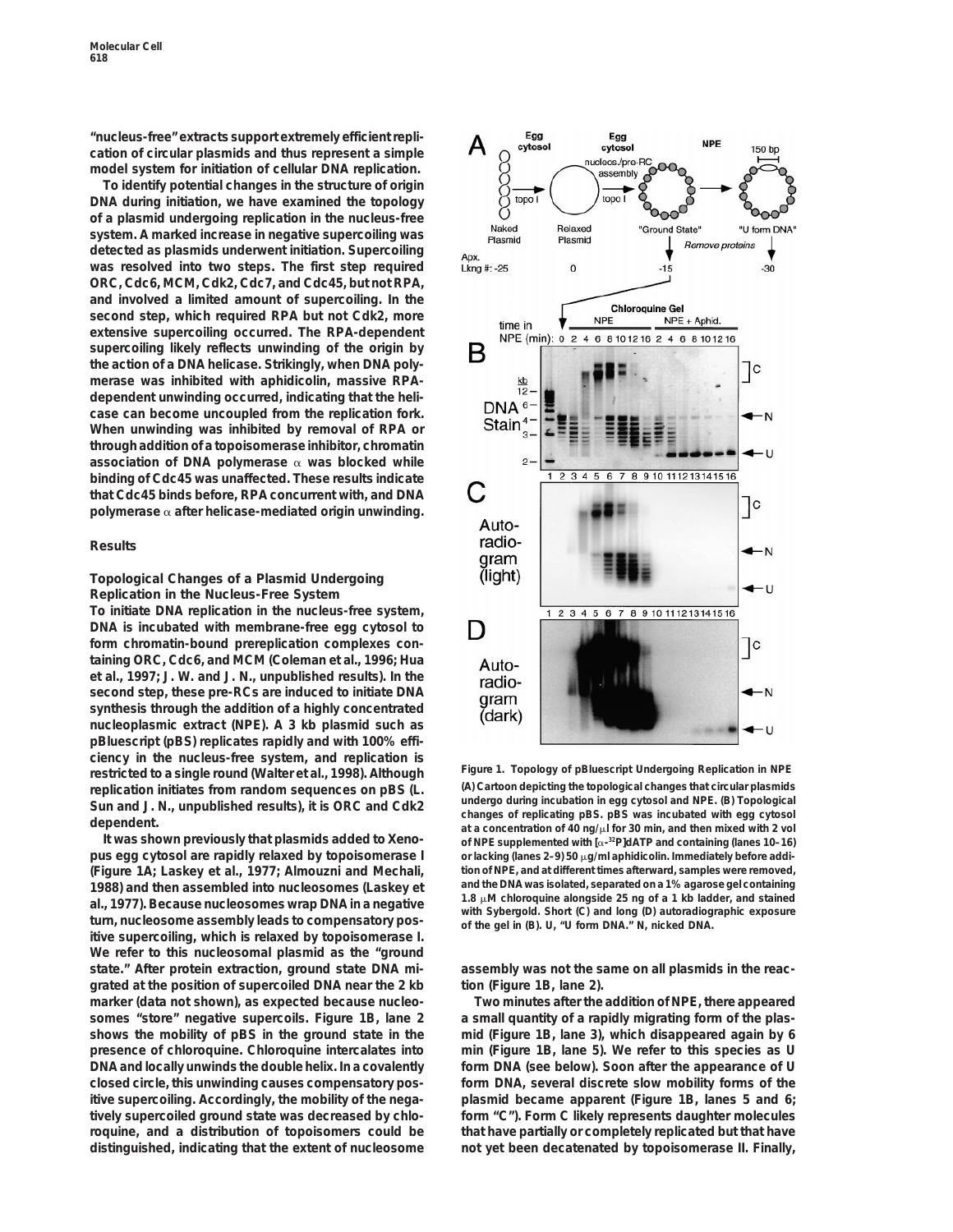**after 12–16 min, all of the plasmid returned to a topological state that was very similar to the ground state (Figure 1B; compare lanes 9 and 2). In the experiment shown in Figure 1B, the incorporation of [**a**-32P]dATP was also measured. The autoradiogram (Figure 1C) shows that DNA synthesis is very active by the time form C appears, and quantitation of the data shows that incorporation of radioactivity ceased after 8 min (not shown). Thus, during replication of pBS in the nucleus-free system, there arise, in an ordered sequence, at least two discrete forms of the plasmid, which we call U and C, respectively.**

### **U Form DNA Is a Bona Fide Initiation Intermediate**

**A key question was whether the generation of U form DNA required DNA synthesis. Replication was carried out in the presence of aphidicolin, an inhibitor of DNA** polymerases  $\alpha$  and  $\delta$ . Strikingly, in the presence of **aphidicolin, all of the plasmid was rapidly converted to U form DNA (Figure 1B, lanes 10–16) even though** aphidicolin reduced the rate of replication  $\sim$ 2600-fold **(Figure 1C). Importantly, the rate at which U form DNA was generated was the same with and without aphidicolin (Figure 1B, compare lanes 2–5 with lanes 10–12). Therefore, DNA synthesis is not required to generate U form DNA. We also looked at accumulation of U form DNA in the presence of 10 μg/ml actinomycin D, which inhibits DNA polymerase** a**–dependent replication in egg extracts by blocking the priming activity associated with Figure 2. U Form DNA Is a Negatively Supercoiled Initiation Interme-DNA polymerase** α (Mechali and Harland, 1982). Like all attaching diate<br>aphidicolin actinomycin Direduced DNA replication sey. (A) Pulse-chase experiment, pBS was preincubated in egg cytosol **aphidicolin, actinomycin D reduced DNA replication sev- (A) Pulse–chase experiment. pBS was preincubated in egg cytosol not require DNA or RNA synthesis, U form DNA became and analyzed on a chloroquine gel as in Figure 1.** labeled with a small amount of radioactivity in the pres-<br>ence of  $[\alpha^{-32}P]dATP$ . This is most clearly seen on a long<br>exposure of the autoradiogram in the presence of with NPE containing 50  $\mu$ g/ml aphidicolin. Samples we mann, 1990). Importantly, labeling of U form DNA was **also visible in the absence of aphidicolin (Figure 1D, lanes 3 and 4). Together, these results indicate that U form DNA is a presynthetic intermediate and that DNA pulse experienced the same fate (Figure 2B, lanes 6–12).**

**fide replication intermediate, we performed a pulse– on U form DNA are extended into fully replicated daughthat slows the rate of DNA synthesis by DNA polymer- inhibitors (Figure 1B, lanes 3 and 4) represents a steady-1997). As with aphidicolin, the plasmid rapidly accumu- and then removed as DNA synthesis commences (prelabeled with radioactivity (Figure 2B, lanes 1–5). After of the U form DNA, retarding its mobility). Figures 1B 25 min, the reaction was supplemented with excess and 1C also allow an estimate of the time it takes any dCTP to reverse the inhibitory effect of the AraCTP, and individual plasmid to replicate: initiation (as seen by the** with excess dATP to dilute the  $[\alpha^{-32}P]$ dATP. As a result, appearance of U form DNA) is first detected 2 min after **the U form species rapidly disappeared, the plasmid's NPE addition (Figure 1B, lane 3), and the first fully replielectrophoretic mobility decreased as it was replicated, cated species found back in the ground state can be and it ended up in the position of fully replicated product detected by autoradiography after 6 min (Figures 1C (Figure 2A, lanes 6–12). The <sup>32</sup>P incorporated during the and 1D, lane 5). Thus, the maximum time needed to** 



**and then mixed with NPE containing 600**  $\mu$ M AraC and  $\alpha$ -3PJdATP **eral thousand fold but had no effect on the formation example on the "pulse."** Twenty-five minutes after the addition of NPE, the of U form DNA (data not shown), indicating that general times was initiated by adding dCTP and dATP to find to the L, the<br>tions of 2 and 5 mM, respectively. Samples were withdrawn at differ-<br>Importantly, although accumulat ent times during the pulse (lanes 1–5) and the chase (lanes 6–12)

**with reports that aphidicolin does not completely block lated, and half the sample was incubated with** *E. coli* **topoisomerase the activity of DNA polymerases (Nethanal and Kauf- I (GIBCO). After reisolating the DNA, it was analyzed on a chloroquine**

**synthesis commences on this species. We conclude that U form DNA is a bona fide replication To demonstrate rigorously that U form DNA is a bona intermediate, and that the nascent chains synthesized chase experiment. Replication was initiated using NPE ter molecules. These observations argue that the small that contained [**a**- amount of U form DNA seen in the absence of elongation 32P]dATP and AraCTP, a dCTP analog** ases  $\alpha$  and  $\delta$  (Cozzarelli, 1977; Walter and Newport, state level. Thus, it is continually generated by initiation **lated in the U form (Figure 2A, lanes 1–5) and became sumably because nascent strands reduce compaction**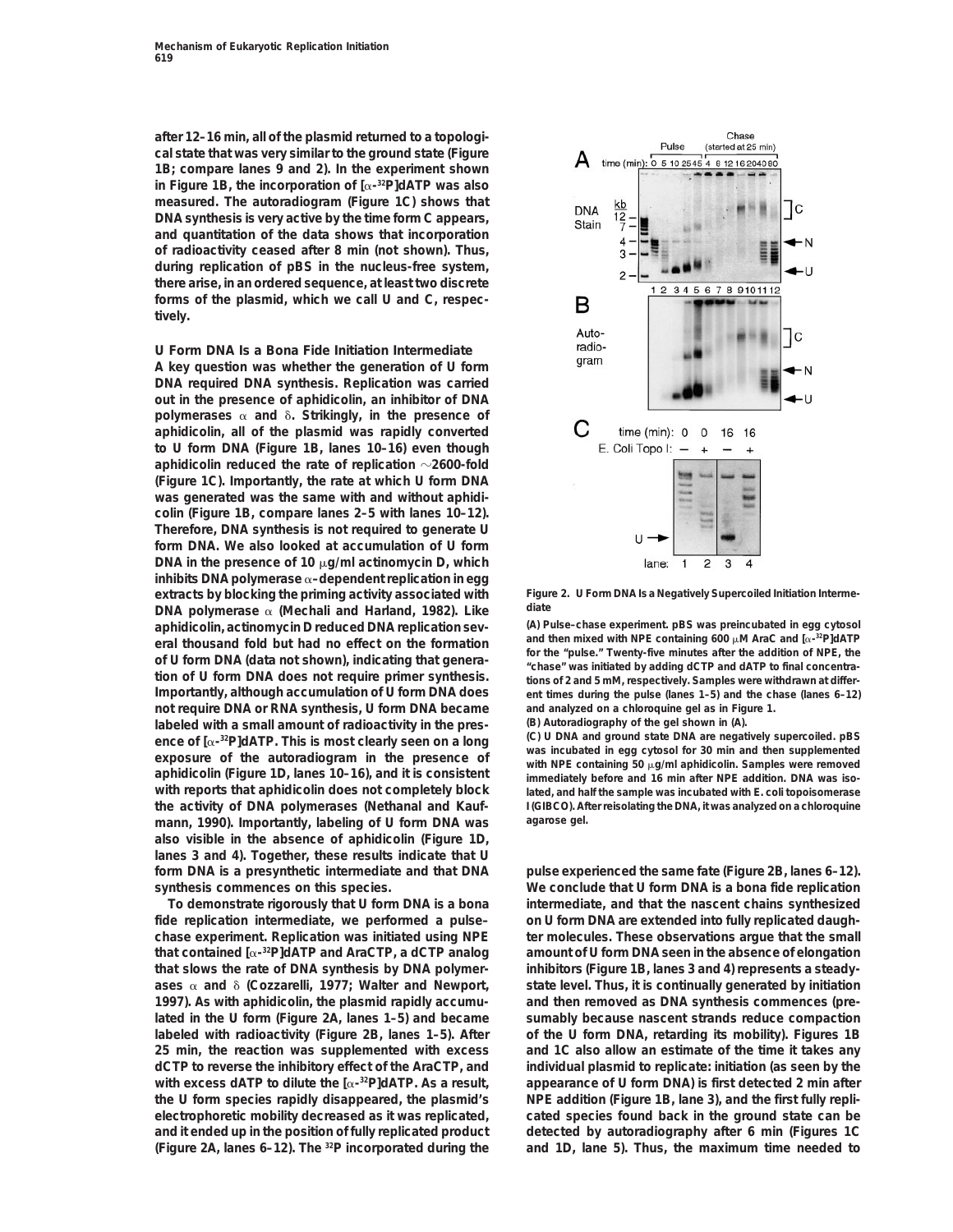

(A) pBS was incubated with egg cytosol depleted of ORC (lanes 3 **and 4) or mock depleted (lanes 1 and 2). Samples were withdrawn under these circumstances there was also no unwinding before (lanes 1 and 3) or 5 min after the addition of undepleted NPE (Figure 3B). Next, we examined the requirement for the**

mune serum (lane 1) and then supplemented with undepleted NPE **containing aphidicolin for 15 min. recombinant Cdc45 (Figure 3E, lane 3). In all of these**

(E) pBS was incubated sequentially with egg cytosol and NPE (con-<br>taining aphidicolin) that were both either depleted with anti-Cdc45<br>antibodies (lanes 2 and 3) or mock depleted (lane 1). The Cdc45-<br>depleted NPE used in la **centration of 50 ng/**m**l. Samples were removed 15 min after NPE addition.**

**(F) pBS was incubated sequentially with egg cytosol and NPE that were both either mock depleted with preimmune serum (lanes 1–4) (lane 2), RPA-depleted NPE (lane 3), mock-depleted egg cytosol or depleted with RPA anti-serum (lanes 5–14). The NPE was supple- (lane 4), or mock-depleted NPE (lane 5) were analyzed by Western tration 450 ng/**m**l; Pharmacia), or recombinant human RPA (lanes shown.**

**egg cytosol (lane 1), and 1** m**l each of RPA-depleted egg cytosol DNA replication measured.**

**fully replicate the plasmid is 4 min, which is in good agreement with the 3 min expected to replicate a 3 kb plasmid via two forks moving in opposite directions at 500 bp/min (Mahbubani et al., 1992).**

### **U Form DNA Is More Negatively Supercoiled Than the Ground State**

**We used** *E. coli* **topoisomerase I as a tool to probe the structure of U form DNA. This enzyme relaxes negatively but not positively supercoiled DNA (Wang, 1985).** *E. coli* **topoisomerase I converted both the U form DNA and the ground state DNA to a relaxed form (Figure 2C), demonstrating that both species are negatively supercoiled. Importantly, U form DNA migrates much more rapidly than ground state DNA, demonstrating that it contains more negative supercoils than the ground state. Below, we present evidence that the increase in negative supercoils reflects origin unwinding.**

### **Factor Requirements for the Generation of U Form DNA**

**Initiation of DNA replication in eukaryotes requires ORC, Cdc6, MCM, Cdk, Cdc45, and Cdc7/Dbf4. It was important to determine which of these factors are required for generation of U form DNA. In the absence of ORC, no U form DNA was generated (Figure 3A, lane 4). However, we note that some supercoiling of the ground state did occur upon addition of NPE (Figure 3A, compare lanes 3 and 4), but the ORC independence of this phenomenon indicates that it is not related to initiation, and we speculate that it may reflect further nucleosome assembly in NPE. Next, we examined the requirement for MCM. To block replication, it was sufficient to remove MCM from egg cytosol because NPE contains inhibitors that prevent de novo binding of MCM to chromatin (Wal-**<br> **All pBS** was incubated with egg cytosol depleted of ORC flanes 3 **Figure 1.1998; J. W. and J. N., unpublished results), and** containing aphidicolin (lanes 2 and 4). The same result was obtained<br>with ORC-depleted NPE (data not shown).<br>(B) pBS was incubated with egg cytosol that had been depleted<br>with anti-MCM7 antiserum (lane 2) or mock depleted **(C) pBS was preincubated with undepleted egg cytosol and then experiments, we found that when unwinding was inhib**mixed with NPE containing aphidicolin and  $2 \mu$ M His-tagged p21<sup>cle</sup> ited, replication was also blocked (data not shown). Al-<br>ing measured after 4 min.<br>ing measured after 4 min.<br>taip per sumplies are approximately with eg **rum (lane 2) or mock depleted with preimmune serum (lane 1). Sam- MCM, Cdk2, and Cdc7/Dbf4 (Owens et al., 1997; Mimura ples were removed 15 min after NPE addition. and Takisawa, 1998; Zou and Stillman, 1998), and by**

blotting using antibodies against RPA. The p70 subunit of RPA is

**<sup>12–14;</sup> final concentration 380 ng/**m**l; Henricksen et al., 1994). (H) DNA replication in RPA-depleted extracts. The experiment in (F) (G) Western blotting of RPA-depleted extracts. 0.01** m**l of undepleted was performed in the absence of aphidicolin and the amount of**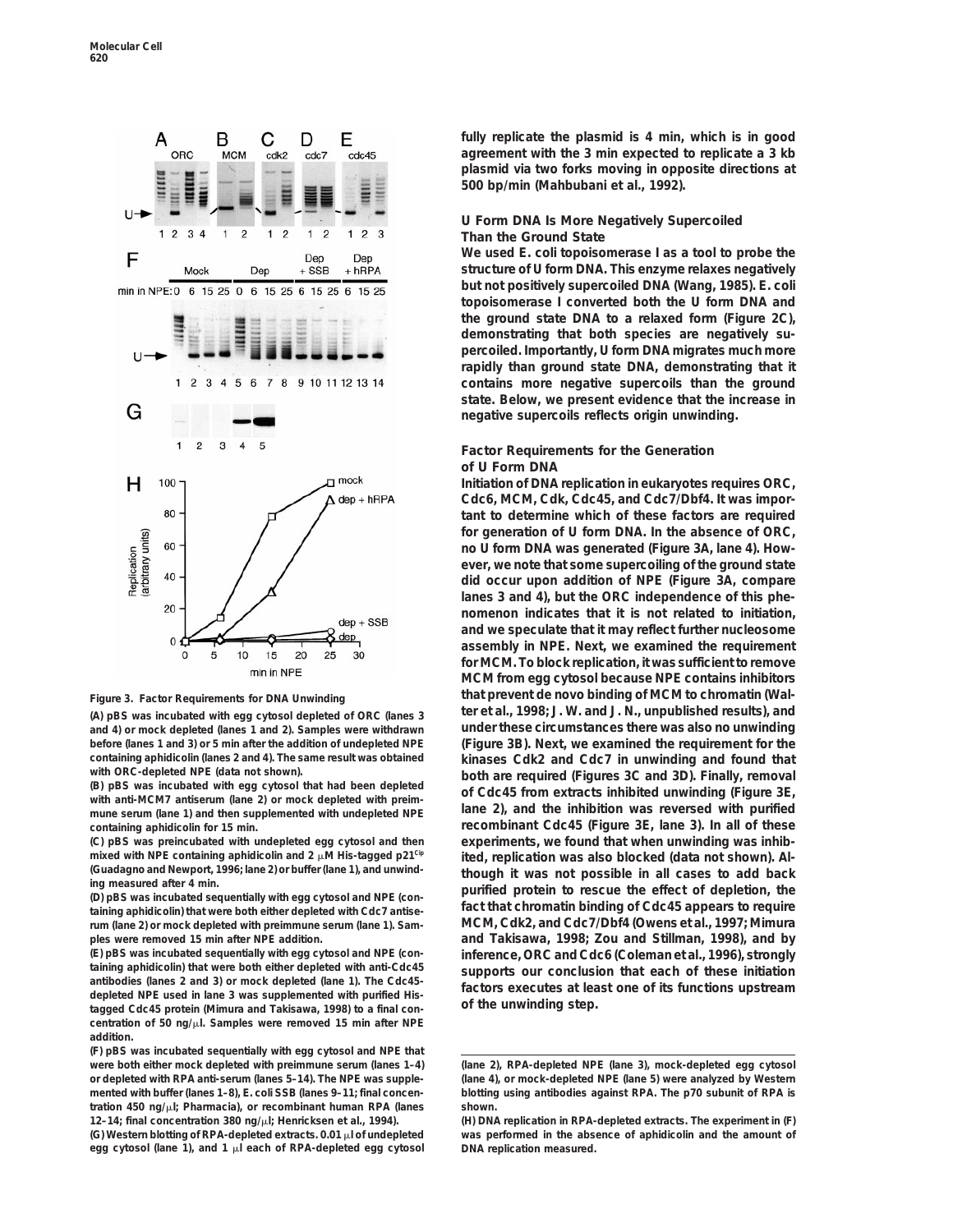**We also examined the role of the eukaryotic singlestranded DNA-binding protein, RPA, in the generation of U form DNA. When the amount of RPA in egg cytosol and NPE was reduced to less than 1% the level normally found in egg cytosol (Figure 3G), there was no DNA replication (Figure 3H, diamonds), and the amount of U form DNA generated was greatly reduced (Figure 3F, lanes 6–8). Both replication and generation of U form DNA were rescued by addition of recombinant human RPA (Figure 3H, triangles, and Figure 3F, lanes 12–14). Importantly, U form DNA could also be generated when RPA was substituted with** *E. coli* **single-stranded DNAbinding protein (SSB; Figure 3F, lanes 9–11), even though SSB did not support DNA replication (Figure 3H, circles). The data support the idea that U form DNA represents an unwound form of the origin that is stabilized by RPA or SSB. This unwinding causes compensatory positive supercoiling, which is relaxed by topoisomerase I. Thus, the plasmid gains one negative supercoil for every 10 bp of unwound DNA, resulting in U form DNA. Based on the precedent from the SV40 system, we suggest that RPA-mediated unwinding is carried out by a DNA helicase.**

**Interestingly, although efficient generation of U form DNA required RPA, there was a significant increase in supercoiling that occurred in an RPA-independent fashion (Figure 3F, lanes 5–8). We do not believe that this Figure 4. Cdk2 Is Not Required for RPA-Dependent DNA Unwinding shift reflects residual RPA. First, RPA has been reduced** (A) pBS was incubated with 3  $\mu$  RPA-depleted egg cytosol for 30 **to such low levels that there is no DNA replication. Sec-** min and then supplemented with 9  $\mu$  RPA-depleted NPE containing **aphidicolin. After 25 min, either buffer (10–12) or p27<sup>kip</sup> was added to chromatin (Figure 5D). Third, the shift still occurs when to a final concentration of 1.7 μM (13–15). After 5 min, 2 μl of unde**to chromatin (Figure 5D). Third, the shift still occurs when<br>
RPA-depleted extracts are challenged with an excess<br>
of single-stranded M13 DNA to compete any residual<br>
single-stranded DNA binding activities (data not shown **In the Discussion, we explore possible mechanisms for**  $(1-3)$ , or 2  $\mu$  undepleted NPE and p27Kip (7–9). **RPA-independent supercoiling. (B) The same reactions as in (A) were carried out in the absence of**

# **Cdk2 Activity Is Not Required for**

**MCM, Cdk2, Cdc7, or Cdc45, there is no DNA unwinding. (compare Figure 4B, lanes 13–15 and 10–12), indicating** The question arises as to whether these factors function<br>directly in RPA-mediated unwinding (as a helicase or and required for DNA replication. **helicase cofactor), or at an upstream step such as the RPA-independent supercoiling event. We have ad- DNA Unwinding Is Necessary for Chromatin Binding dressed this question for Cdk2. Plasmid was incubated of DNA Polymerase** a **but Not Cdc45 in egg cytosol and NPE lacking RPA to advance past We next investigated how unwinding relates to other the RPA-independent step (Figure 4A, lanes 4–6). Next, events that occur at the G1/S transition. In yeast, and the Cdk2 inhibitor p27Kip was added. After 5 min, unde- in reconstituted** *Xenopus* **nuclei, the G1/S transition is pleted NPE was added to supply RPA, and unwinding marked by Cdk-dependent stable association of Cdc45,** was measured in the presence of aphidicolin. We found RPA, and DNA polymerase  $\alpha$  with chromatin (Fang and **that p27** Kip did not hinder unwinding relative to a negative Rewport, 1993; Adachi and Laemmli, 1994; Aparicio et **control lacking p27Kip (Figure 4A, compare lanes 13–15 al., 1997, 1999; Mimura and Takisawa, 1998; Tanaka and with 10–12), and the extent of unwinding was at least Nasmyth, 1998; Zou and Stillman, 1998). Similarly, in the as much as in a control that contained RPA from the nucleus-free system, addition of NPE to pre-RCs formed start (Figure 4A, lanes 1–3). In contrast, when p27<sup>** $\kappa$ **ip</sup> was in egg cytosol led to the rapid chromatin association of** added with the NPE at the start, it blocked unwinding Cdc45, RPA, and DNA polymerase  $\alpha$  (Figure 5A, lanes **before the RPA-independent step (Figure 4A, lanes 7–9). 2 and 3). Binding of these factors required the activity** Together, these results indicate that once the RPA-inde- of Cdk2 since it is blocked by addition of p27<sup>Kip</sup> (Figure **pendent step has occurred, there is no further require- 5A, lanes 4 and 5). The small amount of Cdc45 bound ment for Cdk2 activity during unwinding. The same ex- in the presence of p27Kip may be analogous to the weak periment as in Figure 4A was carried out in the absence Cdk-independent "bound state" of Cdc45 proposed in of aphidicolin (Figure 4B). Again, p27Kip had no inhibitory yeast (Aparicio et al., 1997, 1999). Interestingly, Cdc45**



**aphidicolin, and DNA replication was measured.**

**RPA-Dependent Unwinding effect when added after the RPA-independent step Our data indicate that in the absence of ORC, Cdc6,**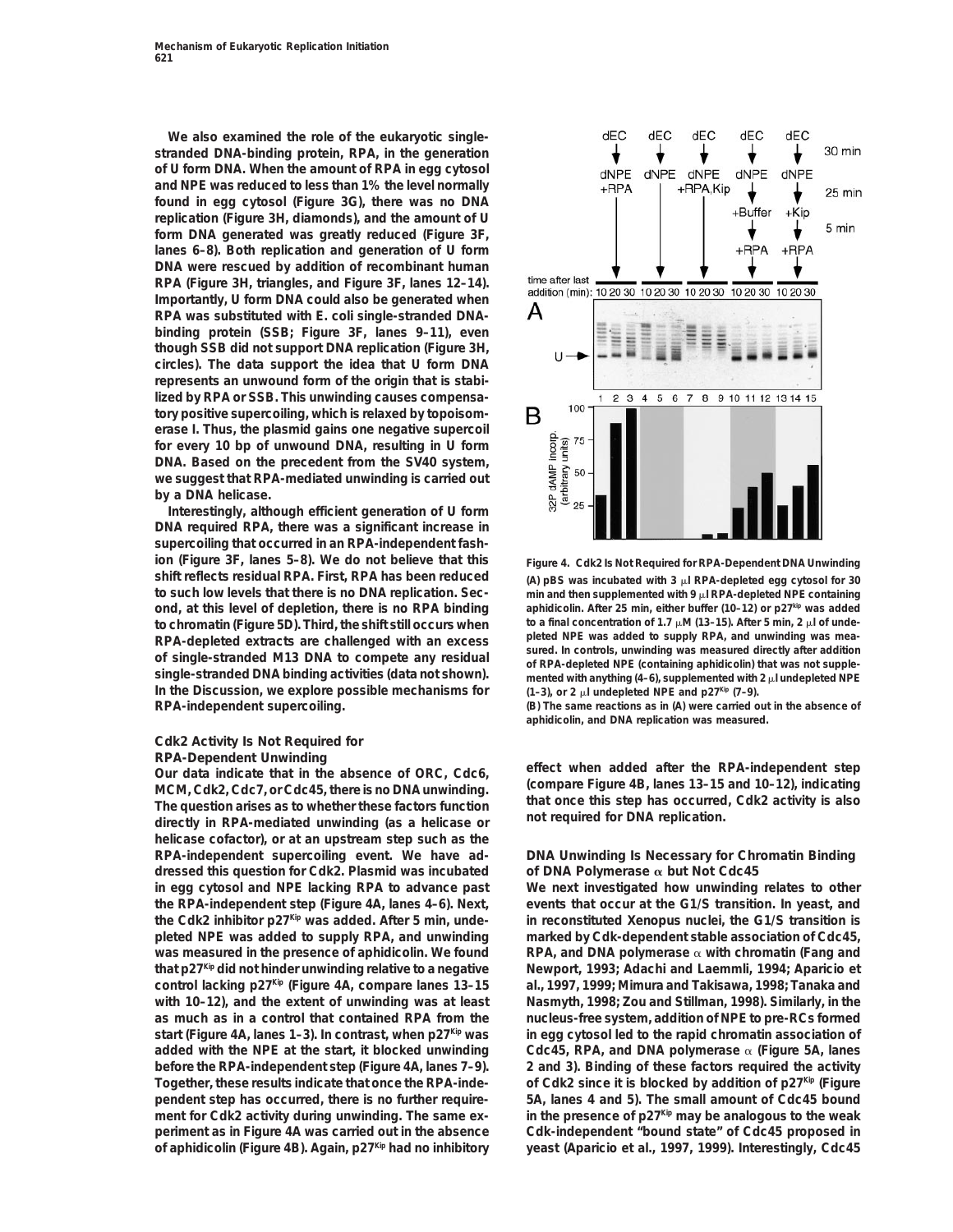

**Figure 5. RPA-Dependent Unwinding Is Required for Loading of DNA Polymerase** a **but Not Cdc45**

**(A) Binding of Cdc45, RPA, and DNA polymerase** a **to chromatin at the onset of S phase in nucleus-free egg extracts. Sperm chromatin was incubated with egg cytosol for 30 min and then supplemented with NPE, containing (lanes 4–5) or lacking (lanes 2–3) p27kip. Samples were withdrawn, and chromatin was isolated and analyzed by Western blotting using antibodies against the 180 kDa subunit of DNA polymerase** a **(Dornreiter et al., 1993), MCM3 (Hua et al., 1997), Cdc45 (Mimura and Takisawa, 1998), and the 34 kDa subunit of** *Xenopus* **RPA (Fang and Newport, 1993). (B) Camptothecin inhibits unwinding. pBS was preincubated in egg cytosol and then** mixed with NPE + aphidicolin that also con**tained DMSO (lanes 2–5) or camptothecin at**

**0.5 mM (lanes 6–9). (C) Camptothecin inhibits DNA polymerase** a **but not Cdc45 binding to chromatin. Same**

**as (B) except that sperm chromatin was used instead of plasmid, and chromatin-bound proteins were isolated and analyzed by Western blotting as in (A).**

**(D) RPA is required for chromatin binding of DNA polymerase** a**, but not Cdc45. Sperm chromatin was incubated sequentially with egg cytosol and NPE that were both either mock depleted with preimmune serum (lanes 1–3) or RPA depleted using RPA antiserum (lanes 4–10). The NPE used was supplemented with buffer (lanes 1–6),** *E. coli* **SSB (lanes 7 and 8; final concentration 470 ng/**m**l), or recombinant human RPA (lanes 9 and 10; final concentration 370 ng/**m**l).**

**appears to load onto DNA before RPA and DNA polymer- binding could be restored with the addition of recombi**ase  $\alpha$ , suggesting that Cdc45 and DNA polymerase  $\alpha$  **nant human RPA (Figure 5D, lanes 9 and 10). Binding do not bind to chromatin as a complex as previously of Cdc45 was normal in the absence of RPA (Figure 5D, proposed (Mimura and Takisawa, 1998). lanes 5 and 6). Thus, RPA depletion and camptothecin**

tin association of Cdc45, RPA, and DNA polymerase  $\alpha$ , DNA unwinding is critical for loading of the initiating **we sought to specifically inhibit the unwinding reaction. DNA polymerase whereas it is not required for binding Topoisomerase activity is expected to be required indi- of Cdc45. Interestingly, when the RPA-depleted extract rectly for unwinding because the positive superhelical was supplemented with** *E. coli* **SSB, there was no rescue stress generated during unwinding must be relieved of DNA polymerase** a **binding (Figure 5D, lanes 7 and (Dodson et al., 1987). Therefore, we used camptothecin, 8), even though SSB supports DNA unwinding (Figure an inhibitor of topoisomerase I that was previously 3F). Together, these results indicate that Cdc45, RPA, shown to inhibit topoisomerase activity in** *Xenopus* **egg and DNA polymerase** a **bind to origins of replication one extracts (Almouzni and Mechali, 1988). Camptothecin after another at the G1/S transition. dramatically reduced the amount of U form DNA generated in the presence of aphidicolin (Figure 5B, lanes A Limited Amount of DNA Is Unwound 6–9). Camptothecin converted a substantial portion of during Initiation the plasmid to the nicked circular form, consistent with We next asked how much DNA is unwound during initiaprevious observations that this drug traps topoisomer- tion. To this end, we compared the electrophoretic moase I in a complex with DNA in which one strand is bility of U form DNA with two standards. Plasmid was cleaved (Pommier et al., 1998). Importantly, campto- preincubated in egg cytosol, and NPE lacking replication thecin also strongly reduced the association of RPA and inhibitors was added to generate U form DNA. At differ-DNA polymerase**  $\alpha$  with sperm chromatin (Figure 5C, ent times after addition of NPE, the plasmid was isolated lanes 5–7). In contrast, the binding of Cdc45 was unaf- and subjected to electrophoresis in the presence of in**fected (Figure 5C, lanes 5–7). It is important to note creasing concentrations of chloroquine (Figures 6A–6E, that the inhibitory effect of camptothecin on chromatin lanes 1–3). On the same gel, we analyzed a plasmid that binding and replication was transient, lasting**  $\sim$  **20 min was prevented from initiating by p27Kip (Figures 6A–6E, (data not shown). We suggest that its function was taken lane 4) and a standard (pBS that was never exposed to over by topoisomerase II, which is also present in egg extract; Figures 6A–6E, lane 6). As shown by an enlargeextracts (Hirano and Mitchison, 1993). To obtain inde- ment of the gel in Figure 6F, the most negatively supendent evidence for the function of unwinding during percoiled topoisomer in the standard (closed arrowinitiation, we also examined chromatin binding of Cdc45 head) contains nine more negative supercoils than the** and DNA polymerase  $\alpha$  in RPA-depleted extracts be-<br> **average topoisomer in the uninitiated plasmid preparacause unwinding does not occur in these extracts (Fig- tion (open arrowhead; see figure legend). Importantly, ure 3F). DNA polymerase**  $\alpha$  did not bind to chromatin in at 1.8  $\mu$ M chloroquine, the standard already begins to **the absence of RPA (Figure 5D, lanes 5 and 6), and the migrate up the gel (Figure 6A, lane 6), whereas U form**

**To examine the role of DNA unwinding in the chroma- inhibition experiments both yield the same conclusion:**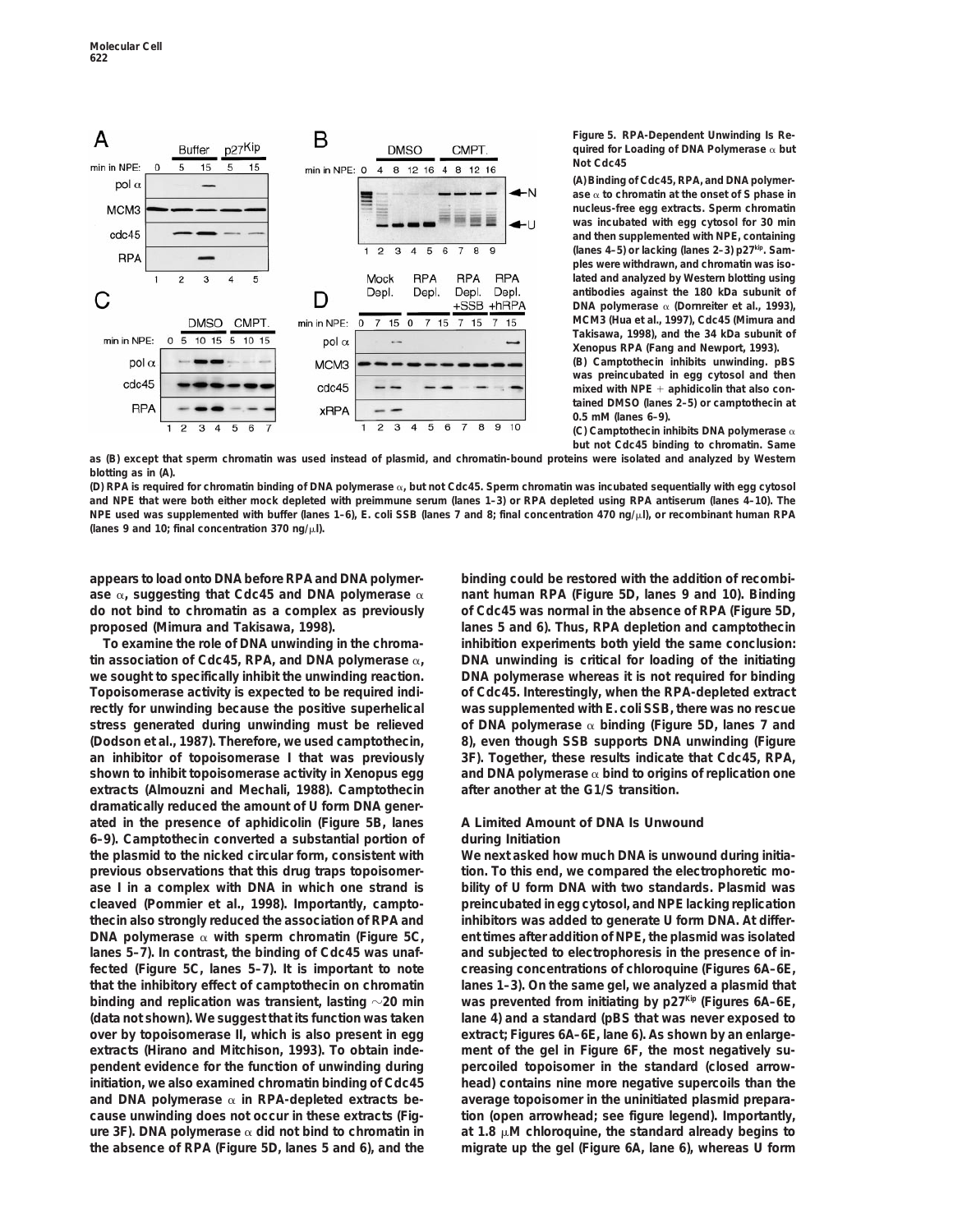

**Figure 6. Extent of DNA Unwinding in the Presence and Absence of Aphidicolin**

**(A–E) Electrophoretic mobility of U form DNA generated in the presence and absence of aphidicolin at different chloroquine concentrations.** pBS was preincubated with egg cytosol for 30 min and then supplemented with NPE containing no additives (lanes 1-3), 2 μM p27Kip (lane **4), or 50** m**g/ml aphidicolin (lane 5). DNA was isolated at different times after the addition of NPE and analyzed on agarose gels containing increasing concentrations of chloroquine alongside 40 ng of supercoiled pBS that was never exposed to extract (lane 6). (F) Enlargement of selected lanes from (A) and (B). The double-headed arrow goes from the average species on the uninitiated plasmid at**

1.8  $\mu$ M chloroquine (open arrowhead) to the most supercoiled species in the standard at 4  $\mu$ M chloroquine (closed arrowhead), and it spans **9 supercoils (** $\Delta L = 3 + 6 = 9$ **).** 

**DNA (Figure 6A, lane 1). Therefore, U form DNA contains Strikingly, the mobility of U form DNA generated in the at least nine more negative supercoils than the uniniti- presence of aphidicolin did not change, even when it ated plasmid. At 4** m**M chloroquine, approximately half was exposed to chloroquine concentrations up to 50 the U form DNA has started to migrate up the gel (Figure** m**M (Figures 6A–6E, lane 5). This demonstrates that when 6B, lane 1), and in 8** m**M chloroquine, no DNA is left in the polymerase is inhibited, the extent of DNA unwinding the position of U form (Figure 6C, lane 1). Therefore, it is dramatically increased. Based on a comparison of takes about twice as much chloroquine to move the our results with unwinding in bacterial and SV40 DNA bulk of the U form DNA compared to the standard. In replication (see Experimental Procedures), we estimate this concentration range, a doubling of the chloroquine that U form DNA contains several kilobase pairs of sinconcentration changes the mobility of the plasmid by gle-stranded DNA. The extensive nature of this unwindroughly 5 linking numbers (compare the standard at 1.8 ing strongly suggests that RPA-dependent unwinding** and  $4 \mu$ M chloroquine in Figure 6F). We conclude that events involve the action of a DNA helicase, which can **the bulk of the U form DNA contains** z**15 more negative become uncoupled from the polymerase. supercoils than the uninitiated plasmid. Although these data are not highly quantitative, they indicate that the Discussion amount of DNA unwound during initiation is limited (see Discussion). A Model for Origin Unwinding**

**We were also interested in the minimum amount of DNA bated in egg cytosol, pre-RCs are assembled, and the that must be unwound during initiation to load DNA plasmid is packaged into nucleosomal DNA ("ground polymerase** a **onto chromatin. We therefore measured state," Figure 7). Upon addition of NPE, initiation-depenthe extent of unwinding in the presence of aphidicolin dent negative supercoiling occurs in two steps. First,**

**DNA still migrates at the position of fully supercoiled replication fork as soon as the polymerase is loaded.**

**We have identified several distinct topological states of Uncoupling of the Helicase from the a circular plasmid (pBS) undergoing replication initiation Replication Fork in** *Xenopus* **egg extracts (Figure 7). When pBS is incubecause we expected that aphidicolin might arrest the limited supercoiling that requires ORC, Cdc6, MCM,**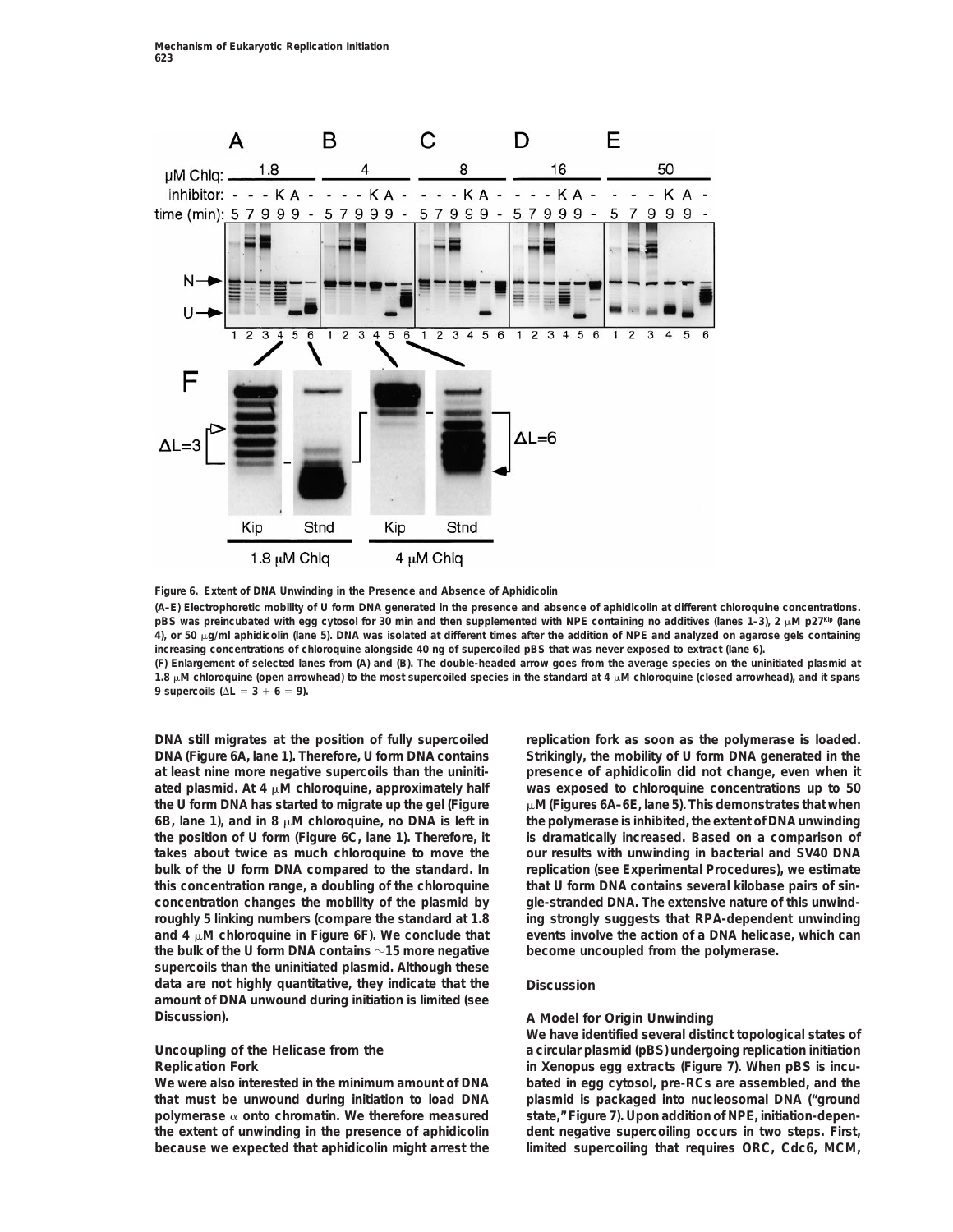

**Cdk2, Cdc7, and Cdc45 but not RPA occurs ("shifted ase** a **binds specifically to the unwinding fork rather than down" species). This event coincides with the binding anywhere within the unwound complex. Thus, singleof Cdc45 to chromatin to form pre-ICs. Subsequently, stranded M13 DNA can be replicated by DNA polymermore extensive, RPA-dependent supercoiling occurs (U ase** a **in egg cytosol but not in NPE (J. W. and J. N., form DNA). Finally, initiation of DNA synthesis gives rise unpublished results), indicating that there is a nucleusto slower mobility replication intermediates ("shifted up" specific mechanism that suppresses initiation events species). on any single-stranded DNA. In addition, interactions**

**work will be necessary to distinguish between these below). possibilities.**

**Because it requires a single-stranded DNA-binding Cdc45, RPA, and DNA Polymerase** a **Bind Chromatin protein, the RPA-***dependent* **supercoiling step almost One after the Other at the G1/S Transition certainly reflects unwinding of the origin during initiation. It was shown previously that Cdc45 is required for load-**The extensive unwinding that occurs in the presence of **ing of DNA polymerase**  $\alpha$  to chromatin in yeast and in aphidicolin argues that unwinding reflects the action of **conventional** *Xenopus* egg extracts (Mimura and T **aphidicolin argues that unwinding reflects the action of conventional** *Xenopus* **egg extracts (Mimura and Takia DNA helicase. We find that in the absence of MCM, a sawa, 1998; Aparicio et al., 1999). Mimura and Takisawa putative eukaryotic replicative DNA helicase (Aparicio (1998) proposed that these two factors bind chromatin et al., 1997; You et al., 1999), there is no unwinding. as a complex, whereas the work in yeast suggested that However, the block occurs before the RPA-***independent* **they bind the origin separately (Tanaka and Nasmyth, supercoiling step. Therefore, further work will be needed 1998; Zou and Stillman, 1998; Aparicio et al., 1999). Our mediated unwinding. In the case of Cdk2, we have unwinding is prevented by removal of RPA or by the shown that it is not directly required for unwinding. Fur- addition of the topoisomerase I inhibitor camptothecin, thermore, after binding of MCM to the chromatin in egg binding of DNA polymerase** a **is blocked whereas bindcytosol, ORC and Cdc6 become dispensable for replica- ing of Cdc45 is unaffected. Our observation that** *E. coli* **tion (Hua and Newport, 1998; Rowles et al., 1999). Be- SSB is able to unwind the origin in the absence of bound cause unwinding only occurs after addition of NPE, DNA polymerase** a **indicates that single-stranded DNAthese data imply that ORC and Cdc6 are also not directly binding proteins can bind the origin in the absence of required for unwinding. Finally, like T antigen–mediated polymerase. Together, these results argue that Cdc45, unwinding (Dean et al., 1987; Wold et al., 1987), unwind- RPA, and DNA polymerase** a **bind chromatin one after ing in our system is supported by** *E. coli* **SSB, indicating another during initiation (Figure 7). The sequential chrothat there are no specific protein–protein interactions matin binding of these three factors has also been obbetween RPA and the cellular DNA helicase. Our results served in conventional** *Xenopus* **egg extracts (Mimura support previous suggestions that RPA bound to chro- et al., 2000). Importantly, we have also shown that Cdc45 mosomes at the G1/S transition in vitro (Adachi and is required for unwinding. Thus, the requirement for Laemmli, 1994) and in vivo (Tanaka and Nasmyth, 1998; Cdc45 in loading DNA polymerase** a **is adequately ex-Dimitrova et al., 1999) reflects unwinding of replication plained in terms of the involvement of Cdc45 in DNA origins. unwinding.**

### **Mechanism of Loading DNA Polymerase** a

**Our results indicate that RPA-mediated unwinding of the origin is critical for recruitment of DNA polymerase** a**. Because DNA polymerase** a **is tightly complexed with primase subunits in a polymerase/primase holoenzyme (Dornreiter et al., 1990), this conclusion likely also applies to the primase. The ability of** *E. coli* **SSB to support unwinding but not DNA polymerase** a **loading shows that unwinding is not sufficient for recruitment and suggests that specific protein–protein contacts between RPA and the DNA polymerase** a**/primase complex (Dornreiter et al., 1992) might be important. The requirement for RPAmediated origin unwinding in loading DNA polymerase** <sup>a</sup> **was previously suggested by in vivo cross-linking Figure 7. Model for Initiation of Eukaryotic DNA Replication studies performed in hydroxyurea-arrested yeast cells (Tanaka and Nasmyth, 1998).**

**Several lines of evidence suggest that DNA polymer-**What is the nature of the supercoiled intermediates? between DNA polymerase  $\alpha$  and several proteins be-**There are at least two interpretations of the RPA-inde- lieved to be located at the replication fork have been pendent supercoiling event that accompanies pre-IC reported (Aparicio et al., 1997; Mimura and Takisawa, formation. One is that DNA is wrapped in a negative turn 1998). Finally, the ability to remove ORC and Cdc6 from around Cdc45 or other initiation factors at the G1/S chromatin before initiation (Hua and Newport, 1998; transition. The second possibility is that RPA-indepen- Rowles et al., 1999) argues that DNA polymerase** a **does dent supercoiling reflects helicase-independent open- not bind to the pre-RC. These considerations suggest ing of the origin analogous to open complex formation that replication will initiate at a distance from the preat** *oriC* **(Figure 7; Baker and Kornberg, 1992). Further RC that is equivalent to the extent of unwinding (see**

data clearly support the latter view. We find that when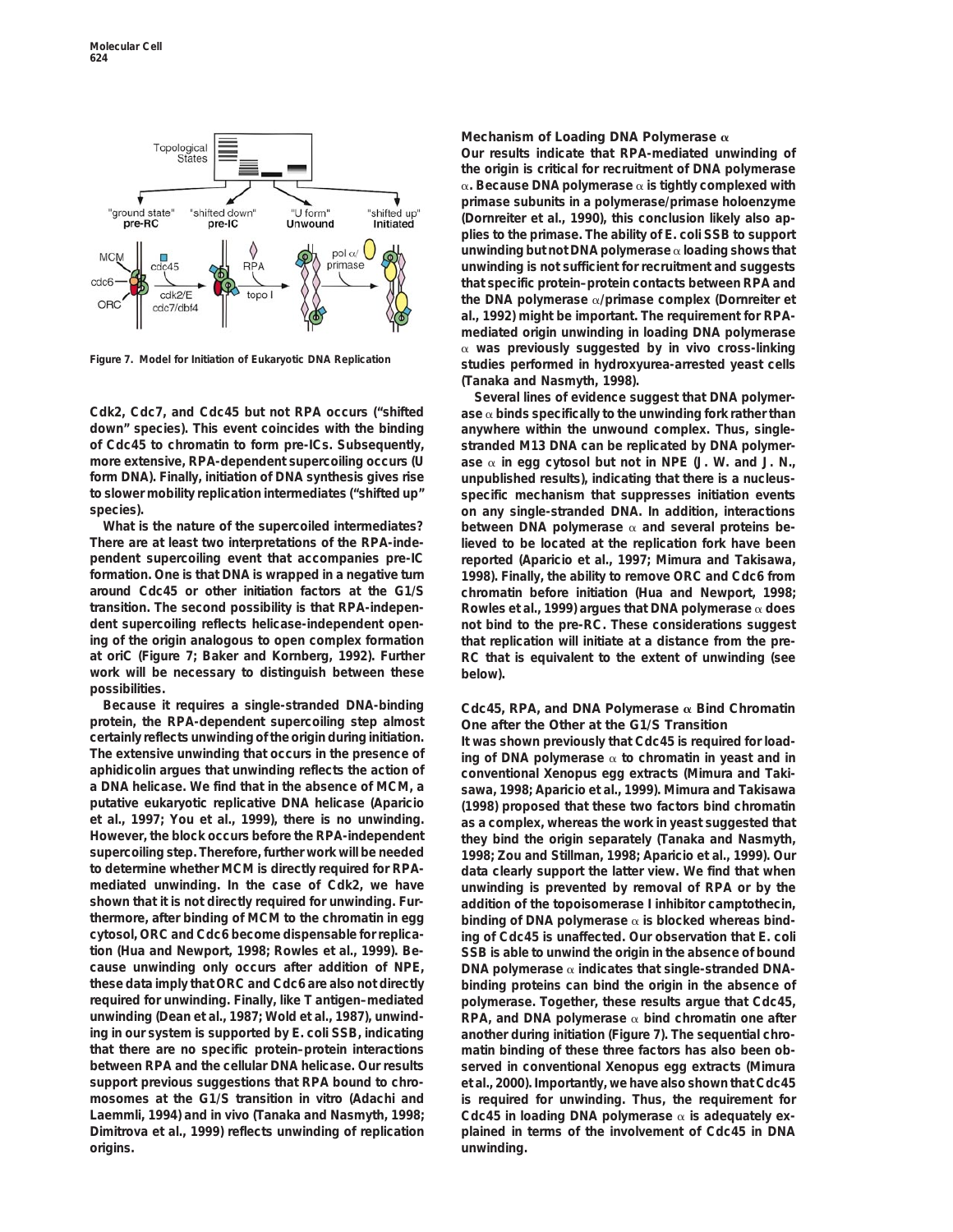**Two-dimensional gels (Hyrien and Mechali, 1992) and to distinguish between these possibilities. electron microscopy (Lucas et al., 2000) indicate that Our demonstration that DNA unwinding is necessary small plasmids replicating in** *Xenopus* **nuclear assembly for polymerase recruitment, and that the helicase can extracts contain a single replication bubble, implying a apparently unwind DNA in the absence of polymerase single initiation event. Plasmids are expected to repli- activity, has potential implications for the distribution of cate by the same mechanism in the nucleus-free system replication start sites. On the one hand, if recruitment because the licensing reaction is the same as in the of the polymerase is diffusion driven, there may be minuclear assembly system. Moreover, the kinetics of rep- croheterogeneity in the distribution of replication start lication in the absence of nuclei are exactly what is sites at all origins. Such microheterogeneity has been expected from replication by two forks (Figure 1B). observed in** *oriC***, SV40, and other noneukaryotic replica-Therefore, our estimate that a plasmid acquires about tion systems (Fang et al., 1999, and references therein), 15 negative supercoils at the G1/S transition would ap- and it was proposed that it arises because the polymerpear to suggest that roughly 150 base pairs of DNA are ase must capture a moving helicase target (Fang et al., unwound during a single initiation event. However, it 1999). On the other hand, more extensive unwinding cannot be ruled out that initiation in egg extracts occurs might occur at loci where chromatin structure favors from several closely spaced origins that later fuse, nor rapid helicase movement or where DNA polymerase recan we exclude the possibility that some of the su- cruitment to the DNA is slow. Interestingly, replication percoiling observed reflects conformational changes in normally initiates at a precise point at the chromosomal DNA not related to origin unwinding. Therefore, 150 base** *ARS1* **origin in yeast (Bielinsky and Gerbi, 1999), whereas pairs likely represents an** *upper limit* **of how much DNA when** *ARS1* **is placed on an episome, initiations occur is unwound during a single initiation. Nevertheless, this within a more diffuse region (Bielinsky and Gerbi, 1998). number is highly significant because it argues strongly We speculate that the helicase may move more rapidly against models in which many kilobase pairs of DNA are on the episome or that the episome lacks structures unwound before DNA synthesis commences (Benbow et such as replication factories (Pasero et al., 1997) that al., 1992). might couple polymerase recruitment to origin unwind-**

**DNA unwinding. A similar phenomenon occurs when it may also reflect movement of the helicase away from initiation is uncoupled from elongation in the SV40 and the pre-RC. In the future, it will be challenging to assess** OriC systems (Baker et al., 1986; Dean et al., 1987). What contribution DNA unwinding ma<br>Thus, it appears that a universal feature of replicative tion of replication start sites in vivo. Thus, it appears that a universal feature of replicative **DNA helicases is that they can become uncoupled from the replication fork. Extensive unwinding is not a pecu- Experimental Procedures liarity of using plasmids as DNA substrates because aphidicolin also markedly increased the amount of RPA Plasmid DNA Replication al., 2000). We suggest that aphidicolin induces helicase ethanol precipitated. uncoupling in these cells and that the broad initiation zone results because the helicase has unwound the DNA Electrophoresis**

**merase are normally coupled, and how aphidicolin over- inverted, and the contrast was adjusted to best match the original comes this coupling. One possibility suggested by work** photograph. To measure replication, the gel was dried supported<br>in E. coli (Kim of al. 1996) is that the bolicase moves at by DEAE paper and exposed to a phosphorima in E. coli (Kim et al., 1996) is that the helicase moves at<br>a slower intrinsic rate than the polymerase, insuring that<br>the helicase never moves ahead of the polymerase. In<br>this scenario, aphidicolin would induce uncouplin **ply by stalling the polymerase. Another possibility is that was unwound (200 negative supercoils). This highly unwound spe**the helicase is physically tethered to some component cies did not move from the position of supercoiled DNA during gel<br>of the replication fork preventing it from "escaping" electrophoresis in Tris-phosphate buffer (TPE) c of the replication fork, preventing it from "escaping." electrophoresis in Iris-phosphate buffer (IPE) containing 500  $\mu$ M<br>Chloroquine. We find that 500  $\mu$ M chloroquine in TPE is equivalent How might aphidicolin circumvent this coupling mecha-<br>nism? Perhaps the helicase is normally tethered to the  $\frac{1}{100}$  and the present study. Since U form DNA generated in the **replication fork via a factor, such as DNA polymerase** presence of aphidicolin did not move up the gel in 50  $\mu$ M chlo- $\delta$ , that only binds to the DNA after DNA polymerase  $\alpha$  roquine/TBE (Figure 6), we conclude that this species is unwound

**How Much DNA Is Unwound during Initiation? has made a DNA primer. Further work will be required**

**ing. In mammalian cells, replication is sometimes found Uncoupling of the Helicase to initiate throughout broad regions, even in the absence from the Replication Fork of aphidicolin (DePamphilis, 1999). Although this observation may be due to a broad distribution of pre-RCs, In the presence of aphidicolin, we observed massive**

that bound to sperm chromatin after addition of NPE<br>
(J. W. and J. N., data not shown). Interestingly, when<br>
G1 nuclei from hamster cells are incubated with Xeno-<br>
System (Walter et al., 1998) at a final concentration of *pus* egg extract, aphidicolin induces a dramatic broad-<br>
SDS, 20 mM EDTA), supplemented with 2  $\mu$  20 mg/ml proteinase **ening of the initiation zone at the** *DHFR* **locus (Li et K, and incubated for 30 min at 37**8**C. DNA was then extracted and**

to different extents. If this interpretation is correct, these<br>results indicate that uncoupling can occur in the context<br>of somatic chromatin structure.<br>The question arises as to how the helicase and poly-<br>for min The gel **The question arises as to how the helicase and poly- 60 min. The gel was photographed, scanned into photoshop, and**

**this scenario, aphidicolin would induce uncoupling sim- et al., 1986). Electron microscopy revealed that** <sup>z</sup>**2 kb of this plasmid**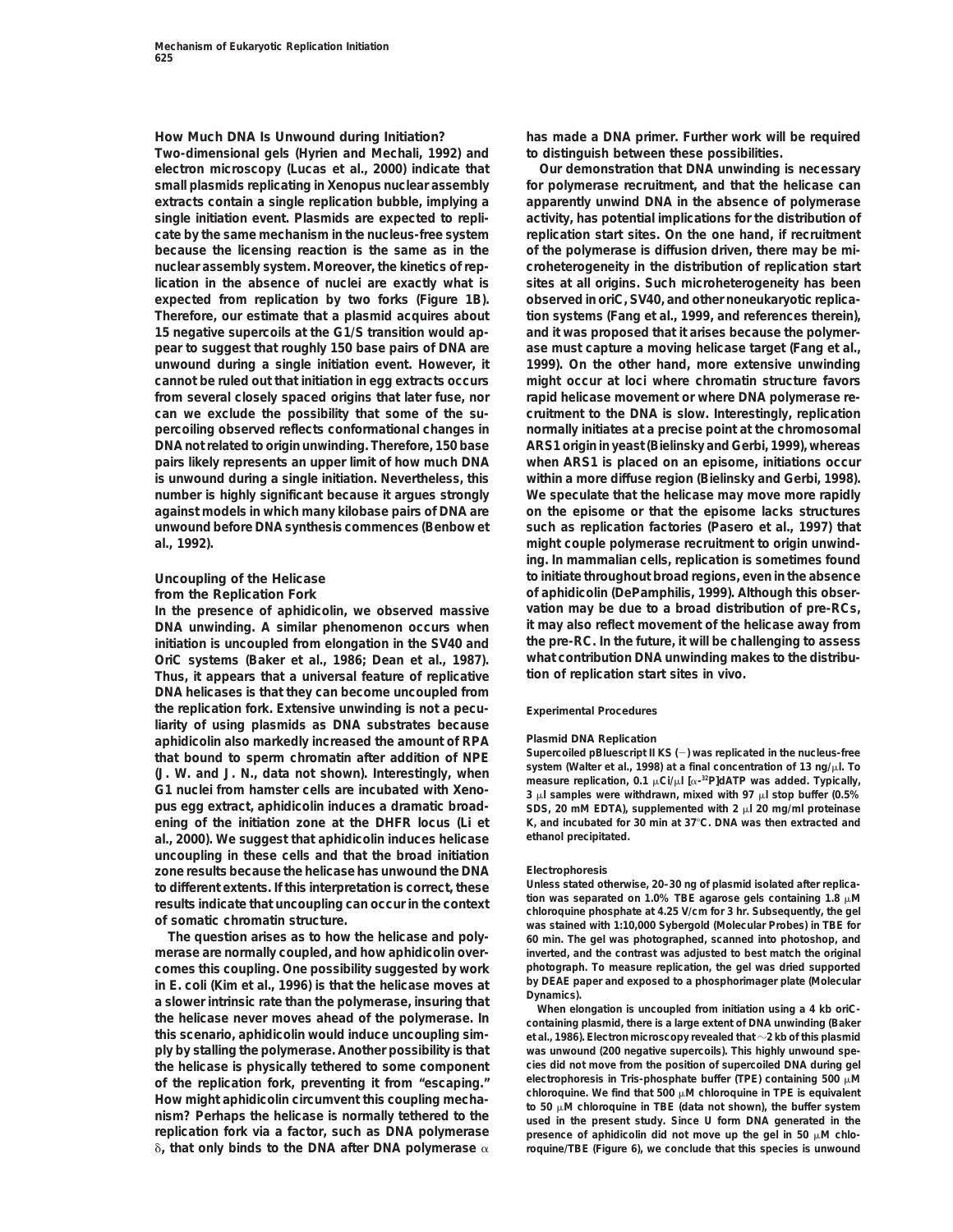**by Baker et al. (1986).** *47***, 577–587.**

To specifically remove proteins from egg cytosol or NPE, we typi**cally used three consecutive immunodepletions as described pre- Coleman, T.R., Carpenter, P.B., and Dunphy, W.G. (1996). The** *Xeno***viously (Walter and Newport, 1999). In the case of Cdc45, 1** m**g** *pus* **cdc6 protein is essential for the initiation of a single round of** affinity-purified anti-Cdc45 antibody (Mimura and Takisawa, 1998) **was used for each round of depletion. For all other proteins, mono- Cozzarelli, N.R. (1977). The mechanism of action of inhibitors of specific sera were used for the depletion, and preimmune sera were DNA synthesis. Annu. Rev. Biochem.** *46***, 641–668.** used for mock-depletion controls. Anti-xORC2 serum was as pre-<br>viously described (Walter and Newport, 1997). RPA antiserum was<br>raised against the RPA heterotrime purified from Xenopus egg cyto-<br>sol as described previously ern blots it specifically recognized the 70 kDa, 34 kDa, and 14 kDa<br>subunits of RPA. Cdc7 antiserum was raised against His-tagged<br>Cdc7 protein (Sato et al., 1999). Replication origins in metazoan chromo-<br>pET28a+ vector in **was raised against a bacterially expressed C-terminal fragment of Dimitrova, D.S., Todorov, I.T., Melendy, T., and Gilbert, D.M. (1999).** MCM7 (amino acids 545–720) that was purified using Ni-affinity Mcm2, but not RPA, is a component of the mammalian<br>chromatography. The antiserum specifically recognized a protein phase pre-replication complex. J. Cell Bio. chromatography. The antiserum specifically recognized a protein phase pre-replication complex. J. Cell Bio. 146, 709–722.<br>
of molecular weight ~100 kDa. In all cases, the extent of depletion Dodson, M., Dean, F.B., Bullock **of molecular weight**  $\sim$ 100 kDa. In all cases, the extent of depletion **was monitored by Western blotting and found to be at least 99%. (1987). Unwinding of duplex DNA from the SV40 origin of replication Chromatin binding assays were performed as previously described. (Walter and Newport, 1997, 1999). Dornreiter, I., Hoss, A., Arthur, A.K., and Fanning, E. (1990). SV40 T**

We thank Kenneth Marians, Marc Wold, and Teresa Wang for their **generous gifts of reagents, Satoru Mimura and Haruhiko Takisawa with cellular replication protein A and SV40 T antigen. EMBO J.** *11***, 769–776. for providing Cdc45 antibody and protein in advance of publication, and the members of the Newport laboratory as well as Mel DePam- Dornreiter, I., Copeland, W.C., and Wang, T.S.F. (1993). Initiation of philis, Don Coen, Charles Richardson, and the reviewers for helpful simian virus 40 DNA replication requires the interaction of a specific comments. We thank Li Sun and Lindsey Kwong for their help in domain of human DNA polymerase** a **with large T antigen. Mol. Cell. preparing and characterizing the Cdc7 antibodies. This work was Biol.** *13***, 809–820. supported by NIH grants to J. W. (1F32GM17980-01) and J. N. (RO1 Dutta, A., and Bell, S.P. (1997). Initiation of DNA replication in eukary-GM 44656). J. W. was also supported by a Burroughs Wellcome otic cells. Annu. Rev. Cell Dev. Biol.** *13***, 293–332. Career Award in the Biomedical Sciences. Fang, F., and Newport, J. (1993). Distinct roles of cdk2 and cdc2 in**

**Received November 11, 1999; revised February 8, 2000. Fang, L., Davey, M.J., and O'Donnell, M. (1999). Replisome assembly**

**activity. Cell** *84***, 73–82. dent assembly of the DNA pre-replication centers in** *Xenopus* **egg extracts. EMBO** *13***, 4153–4164. Henricksen, L.A., Umbricht, C.B., and Wold, M.S. (1994). Recombi-**

Aparicio, O.M., Weinstein, D.M., and Bell, S.P. (1997). Components<br>and dynamics of replication complexes in S. cerevisiae: Redistribu-<br>tion of MCM proteins and Cdc45p during S phase. Cell 91. 59–69. Hua, X.H., and Newport,

Aparicio, O.M., Stout, A.M., and Bell, S.P. (1999). Differential assem-<br>bly of cdc45 and DNA polymerases at early and late origins of DNA<br>replication. Proc. Natl. Acad. Sci. USA 96, 9130–9135.<br>Paker T.A., and Newport, J. (

Baker, T.A., and Kornberg, A. (1992). Eukaryotic DNA Replication<br>
(New York: Freeman).<br>
Eukaryotic DNA Replication<br>
Extensive unwinding of the plasmid template during staged initiation<br>
Extensive unwinding of the plasmid t

Bielinsky, A., and Gerbi, S.A. (1999). Chromosomal ARS1 has a single Klemm, R.D., Austin, R.A., and Bell, S.P. (1997). Coordinate binding<br>leading strand start site. Mol. Cell 3, 477–486. each of ATP and origin DNA regulate

**Blow, J.J., and Laskey, R.A. (1986). Initiation of DNA replication in recognition complex. Cell** *88***, 493–502.**

**to an extent that is similar to the unwound species characterized nuclei and purified DNA by a cell-free extract of** *Xenopus* **eggs. Cell**

**Borowiec, J.A., Dean, F.B., Bullock, P.A., and Hurwitz, J. (1990). Binding and unwinding—how T antigen engages the SV40 origin of**<br> **In specifically remove proteins from egg cytosol or NPF** we typi. DNA replication. Cell 60, 181-184.

**antigen binds directly to the large subunit of purified DNA polymerase alpha. EMBO J.** *9***, 3329–3336. Acknowledgments**

**Dornreiter, I., Erdille, L.F., Gilbert, I.U., von Winkler, D., Kelly, T.J.,**

**RP-A phosphorylation during the cell cycle. J. Cell Sci.** *106***, 983–994.**

**at oriC, the replication origin of** *E. coli***, reveals an explanation for initiation sites outside an origin. Mol. Cell** *<sup>4</sup>***, 541–553. References**

**Guadagno, T.M., and Newport, J.W. (1996). Cdk2 kinase is required Adachi, Y., and Laemmli, U.K. (1994). Study of the cell-cycle-depen- for entry into mitosis as a positive regulator of cdc2–cyclin B kinase**

Almouzni, G., and Mechali, M. (1988). Assembly of spaced chromatin nant replication protein A: expression, complex formation, and func-<br>involvement of ATP and DNA topoisomerase activity. EMBO J. 7, tional characterization.

**4355–4365. Hirano, T., and Mitchison, T.J. (1993). Topoisomerase II does not**

**tion of MCM proteins and Cdc45p during S phase. Cell** *91***, 59–69. Hua, X.H., and Newport, J. (1998). Identification of a pre-initiation**

of DNA replication from the origin of the *Escherichia coli* chromo-<br>some. Cell 45, 53–64.<br>Benbow, R.M., Zhao, J., and Larson, D.D. (1992). On the nature of<br>origins of DNA replication in eukaryotes. Bioessays 14, 661–670.<br>

Selinsky, A., and Gerbi, S.A. (1998). Discrete start sites for DNA<br>Selinsky, A., and Gerbi, S.A. (1998). Discrete start sites for DNA<br>Bielinsky, A., and Gerbi, S.A. (1998). Discrete start sites for DNA<br>Bielinsky, A., and G